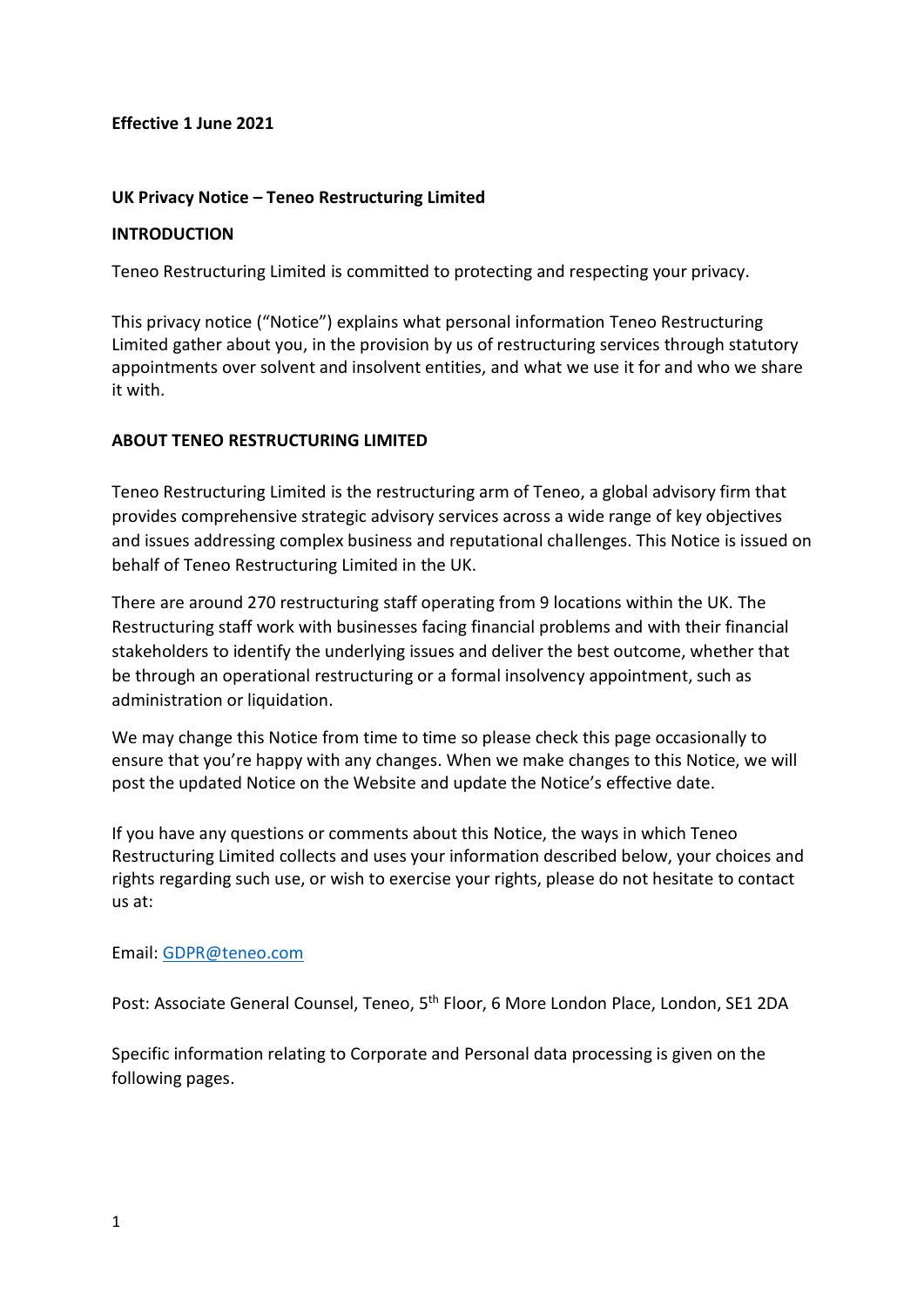## **Introduction - Corporate**

In this section, the term "Company" refers to the business which is subject to an insolvency or restructuring regime (each of these being an "**Insolvency**").

Certain directors at Teneo Restructuring Limited are licensed to act as insolvency practitioners by the Institute of Chartered Accountants in England (the "**Teneo Insolvency Practitioners**"). When a Company is subject to an Insolvency, one or more Teneo Insolvency Practitioners may be appointed as an insolvency officeholder to manage the Company's affairs, business and property.

### **Roles of Teneo Insolvency Practitioners, Teneo and the Company**

In data protection law, "controller" and "processor" are defined terms:

- a controller is an individual or legal person who decides how and why personal data is processed. A controller is in control and is responsible for the collection, keeping and use of personal data; and
- a processor is an individual or legal person (other than an employee of a controller) which processes personal data on behalf of a controller.

The controller of personal data that has been collected or created before the appointment of Teneo Insolvency Practitioners is the Company. Once Teneo Insolvency Practitioners have been appointed, they act as agents for the Company in fulfilling the role of managing the Company's affairs, business and property. The Company therefore remains the controller of personal data collected and processed in this regard.

The Teneo Insolvency Practitioners may be the controller of certain personal data collected or processed after their appointment pursuant to their legal and regulatory obligations as insolvency officeholders.

Where Teneo is engaged to provide services relating to an Insolvency, Teneo may act as a data processor on behalf of the Teneo Insolvency Practitioners or the Company (as appropriate).

## **Collecting your personal data**

The Teneo Insolvency Practitioners collect and process personal information about you and/or your business which they need in order to provide their professional services and to comply with their legal obligations. This may be information which:

- you or our client provided directly to the Company or the Teneo Insolvency Practitioners (which would include information contained in the Company's books and records);
- the Teneo Insolvency Practitioners obtained from third parties, for example:
	- o a third party acting on our client's instructions;
	- o in a formal Insolvency process, the Official Receiver (in England) or Accountant in Bankruptcy (in Scotland); and
	- $\circ$  the creditors, debtors and employees of the Company and/or other stakeholders; or
- is publicly available (such as information on Companies House).

The information the Teneo Insolvency Practitioners collect and process may vary, but could include:

- personal contact details such as name, title, addresses, telephone numbers and personal email addresses;
- date of birth;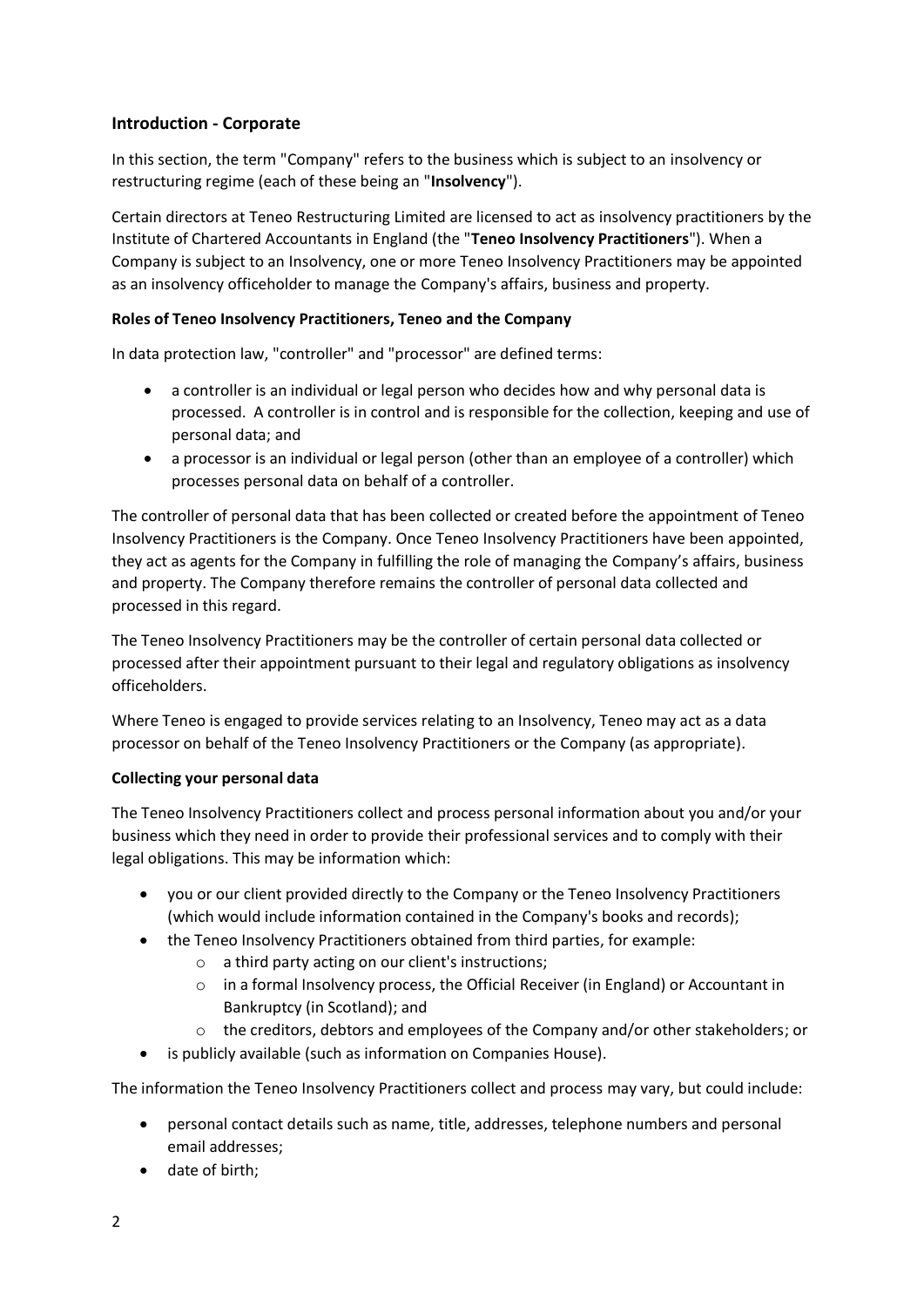- gender;
- marital status, details of co-habitees/co-occupants and dependents;
- National Insurance number;
- occupation and function within the Company;
- bank account details, payroll records and tax status information;
- location of employment or workplace;
- salary/wage details;
- pension arrangements and benefits;
- details of any vehicle provided to you by the Company;
- details of any other valuable property (assets) that you have acquired from the Company;
- amounts of any bonuses, dividends or other financial benefits received by you from the Company;
- photo ID to confirm your identity;
- details of any personal guarantees or indemnities you may have given in respect of the Company's liabilities;
- any explanation you provide of the reasons for the Company's insolvency (where appropriate); and
- details of any proposed role or function you may undertake in respect of a successor business (where appropriate).

If you do not provide the information requested, the Teneo Insolvency Practitioners may take steps to compel you to provide it in Court and/or to acquire the information they need to properly administer the Company's affairs from other parties.

## *Special category data*

In limited circumstances (depending on the nature of your relationship with the Company), the data collected may include "special categories" of personal data. Special category data is considered to be particularly sensitive and is afforded additional protection in law. It includes data relating to your racial or ethnic origin, political opinions, religious or similar beliefs, trade union membership, physical or mental health conditions, sexual life, sexual orientation and biometric or genetic data.

The situations in which special category data may be collected or processed during an Insolvency are set out below.

#### **Use of your personal data**

The Teneo Insolvency Practitioners and Teneo may process your personal data for a number of purposes relating to an Insolvency. This may include (but is not limited to) the following:

- communicating with you in order to:
	- o gather or provide information;
	- $\circ$  provide you with advice (such as in relation to potential restructuring solutions for the Company);
	- o if you are a creditor of the Company, make a payment to you; and
	- perform other tasks which are necessary to provide services;
- fulfilling any contractual obligations to you;
- obtaining legal advice and enforcing legal rights and obligations;
- generally administering, supporting, improving and developing our services;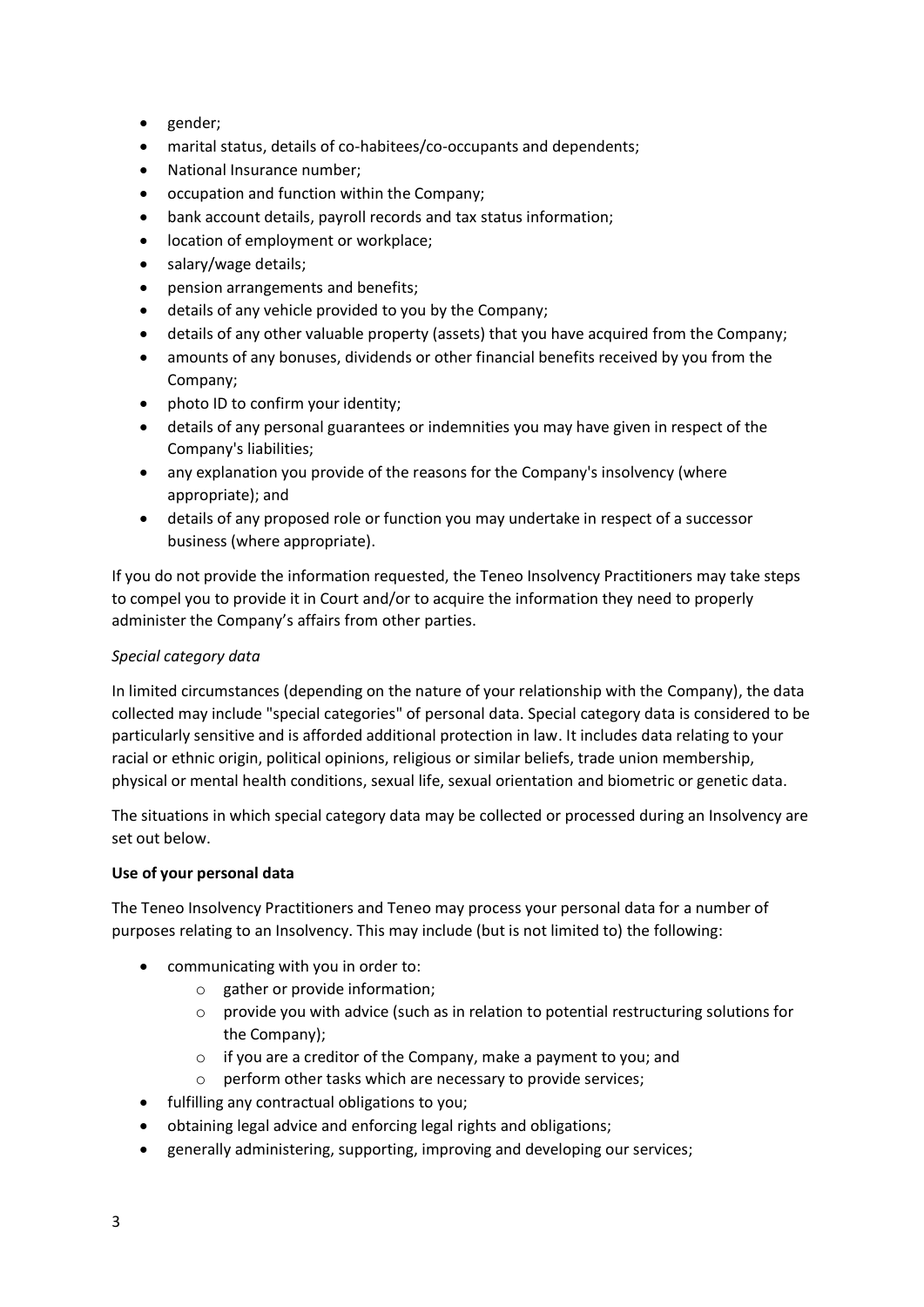- taking all relevant steps to realise the business and/or assets of the Company and otherwise provide services; and
- complying with the Teneo Insolvency Practitioners and Teneo's legal and regulatory obligations and any requirements of a professional body of which we are a member, such as:
	- o performing Anti-Money Laundering assessments; and
	- o obligations relating to managing and administering the affairs of the Company.

In certain, limited circumstances, the Teneo Insolvency Practitioners or Teneo may also find it necessary to use your personal data:

- to protect your interests, if you have a vulnerability;
- to protect someone else's interests (for example our staff, if you have or are alleged to have been violent or abusive towards them); or
- in the public interest, or for official purposes as an Insolvency officeholder (for example if a corporate governance offence has been (or is alleged to have been) committed).

Neither the Teneo Insolvency Practitioners nor Teneo carry out automated decision making or profiling using your personal data.

## *Special category data*

Special category data may be processed in an Insolvency for a number of reasons, including when it:

- impacts the financial position of the Company and is needed to ensure that appropriate advice can be given;
- is needed for legal claims or proceedings which relate to the affairs of the Company; and
- is in the public interest (such as if you lack the mental capacity to deal with the Company's affairs).

Your consent may not be needed to hold or process this information, depending on (i) the nature of the information; and (ii) which insolvency procedure is used, if it relates to the performance of the Teneo Insolvency Practitioners' functions.

If your consent is needed, you will be given details of the information sought and the reasons for it being requested so that you are able to consider fully whether to provide your consent. It is not a requirement that you agree to provide your consent when it is requested in order for you to receive restructuring or insolvency advice or services. You also have the right to withdraw your consent at any stage, following which your special category data will cease to be processed for the purpose you had previously consented to (unless there is a legal legitimate basis for continuing to do so).

## *Information relating to criminal convictions*

Data regarding criminal convictions may be held where it is relevant to the performance of the Teneo Insolvency Practitioners' functions as officeholders, or the reasons for the Company's failure. It will only be held if it is appropriate to do so within the role of the Teneo Insolvency Practitioners' as officeholders, or Teneo as restructuring adviser. Examples of criminal convictions which may be relevant in those scenarios are theft, fraud (or dishonesty) and money laundering.

The information will only be used where there is a legal basis for doing so, which will normally be because it is required for the Teneo Insolvency Practitioners to carry out their role and functions. This data may also be used if:

it is needed in relation to legal claims;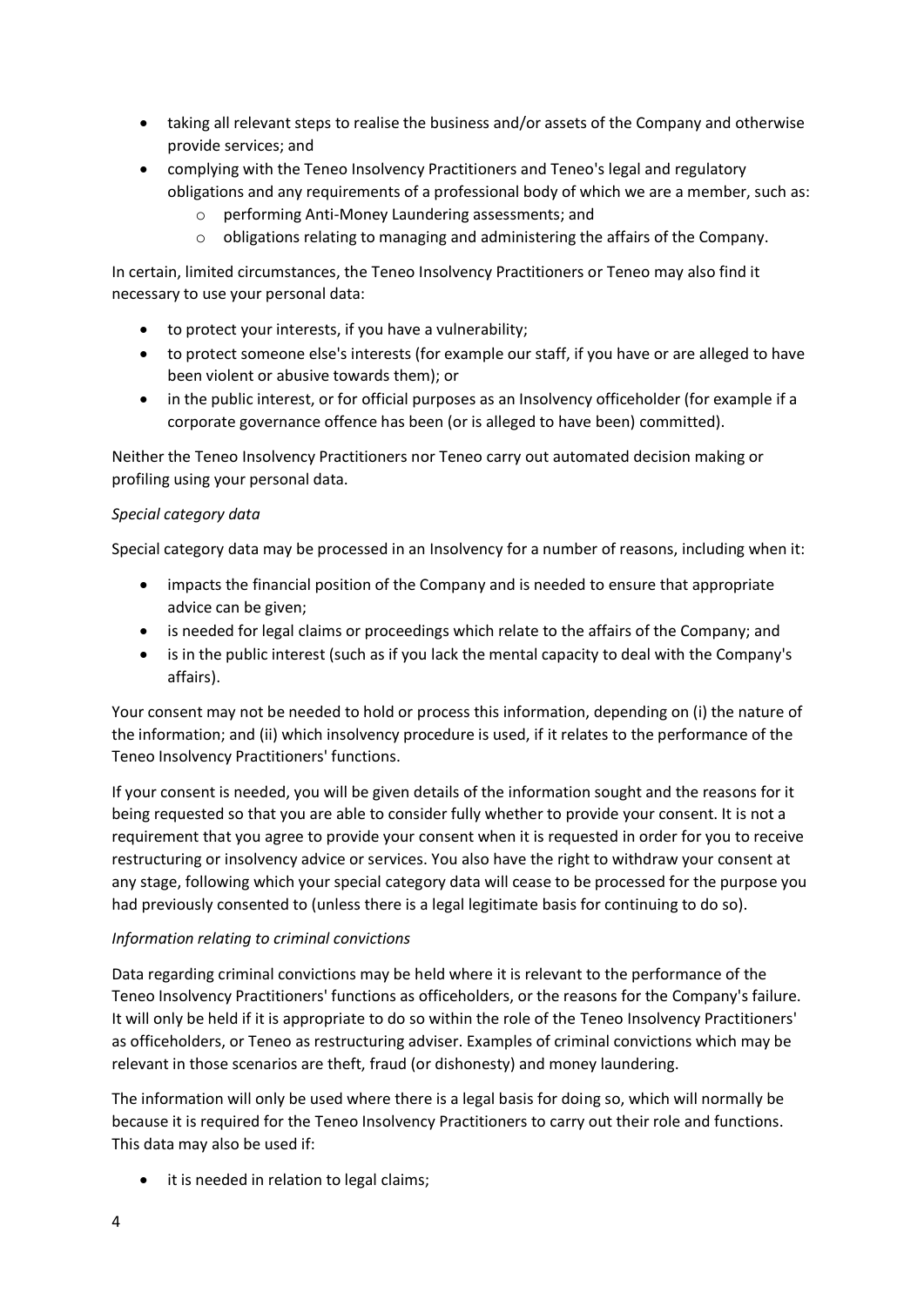- it is needed to protect your, or someone else's, vital interests (and you are not capable of giving consent);
- it is relevant to the Teneo Insolvency Practitioners' statutory reporting obligations; or
- the information has already been made public by you, or is otherwise in the public domain.

## **The legal grounds for processing your personal data are:**

- compliance with a legal, regulatory or professional obligation (such as preventing money laundering);
- compliance with our contractual obligations; and
- a legitimate interest in:
	- o managing our relationship with you;
	- o running our business; and
	- o managing the Insolvency.

You may also have been notified of separate or additional legal grounds previously by the Company.

#### **Sharing your personal data**

Your personal data will not be shared without your consent, other than for the reasons set out in this Notice, or where there is a legal requirement to do so. When your data is shared with others, the Teneo Insolvency Practitioners or Teneo (as appropriate) will ensure that contractual and security arrangements are entered into to ensure that your data is protected in a way which meets our data protection, confidentiality and security standards.

Your personal data may be shared with:

- specialist engagement teams, including Teneo staff;
- professional advisers or bodies, including (but not limited to) lawyers, insurers, accountants, auditors and agents;
- third parties involved in the Insolvency, including (but not limited to) the Courts, the Official Receiver (or Accountant in Bankruptcy, as applicable), creditors of the Company and Companies House;
- third parties which are interesting in purchasing the Company and / or its assets;
- third parties who provide services to the Teneo Insolvency Practitioners or Teneo, such as IT services; and
- other third parties you instruct.

In limited circumstances, your personal data may also need to be disclosed:

- if we decide to (i) sell, transfer or merge all or part of our business or assets, or (ii) acquire or merge with other businesses, to third parties involved in that process;
- to law enforcement, the Courts, or other Government and regulatory agencies (i) if we consider it is required by applicable law, regulation or legal process, or (ii) to protect and defend our legal rights, or those of third parties (including defending claims based on our legitimate interests, and to protect the safety of third parties); and
- to third parties to protect your vital interests, for example if you became ill or were injured at our offices or at one of our events.

In cases where your personal information is transferred to countries outside the European Economic Area that have less stringent data protection laws, the Teneo Insolvency Practitioners or we will make sure your information remains adequately protected.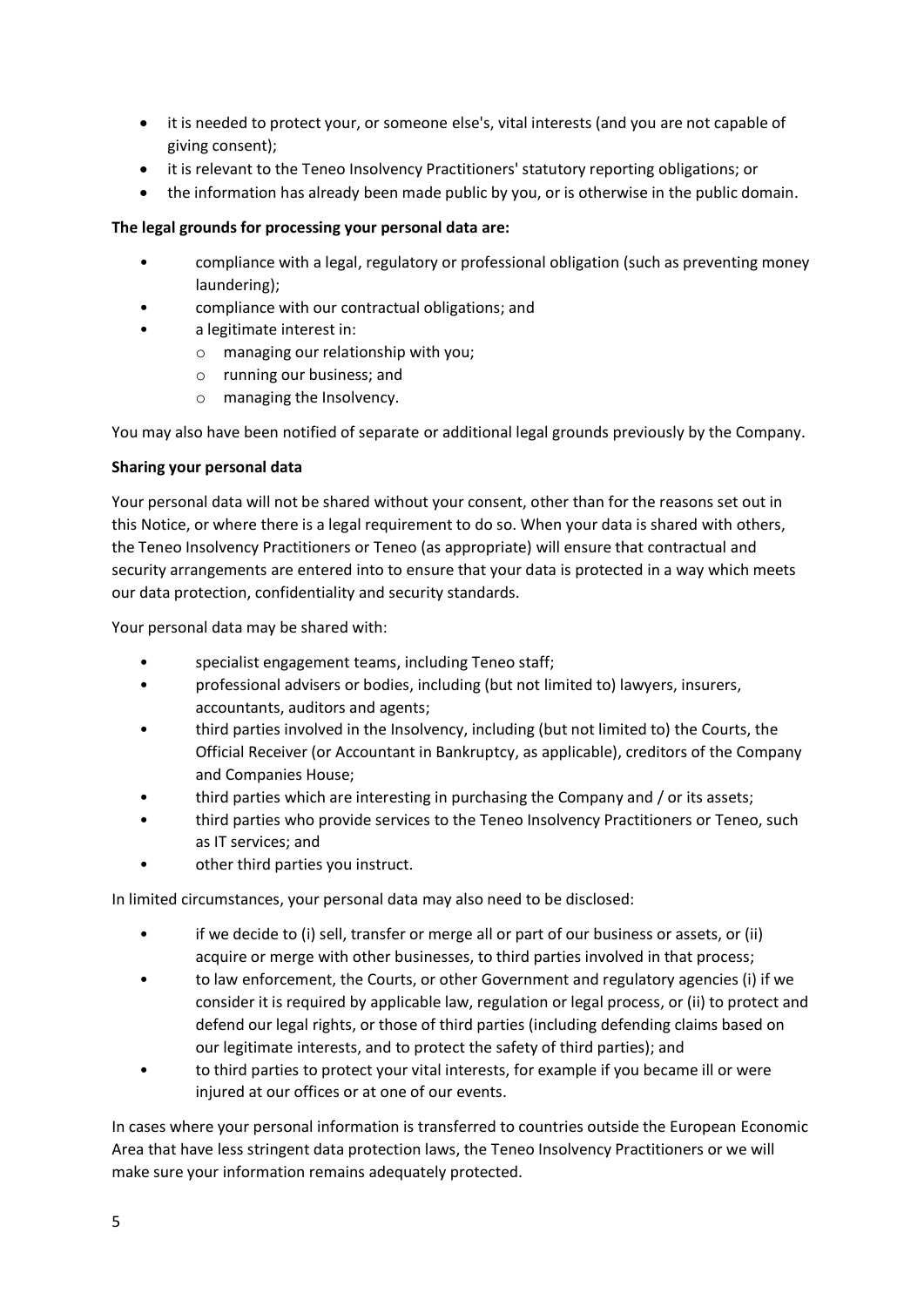### **Retention of your personal data**

Teneo Insolvency Practitioners and Teneo will only keep your personal information for as long as is necessary for the purpose for which it was collected. All personal data will be held in accordance with internal retention policies, which are in accordance with our regulatory obligations and good practice. Your data will be for the longest of :

- the period necessary for dealing with the Company's or Debtor's affairs;
- any retention period that is required by law; or
- the period in which litigation or investigations might arise in respect of Teneo Insolvency Practitioners' appointment as insolvency practitioners for the relevant Company or Debtor.

#### **Your rights**

You may be aware that under data protection legislation, there are certain rights available to you. Please ensure that, in addition to this section, you also read the further information in the main "Your rights in connection with personal information" section of this privacy notice.

The rights which you have in relation to your data will depend on which lawful basis or bases it is being held by the Teneo Insolvency Practitioners or us (which possible bases are set out above). The basis will, in turn, vary depending on where the information has come from (i.e. you or a third party, such as the Official Receiver) and the nature of your relationship with us or the Teneo Insolvency Practitioners.

#### *Prospective Clients*

If Teneo has provided you with advice, for example in relation to restructuring or cessation options, a number of rights will be available to you. This may include accessing the data, restring it, transferring it and (to a lesser degree) erasing it.

## *Insolvency Act Appointments*

If Teneo Insolvency Practitioners have been formally appointed to administer the affairs of a Company (in an administration, liquidation (either solvent or insolvent), receivership, administrative receivership or company voluntary arrangement), information about the case is required by law to be maintained for certain periods. In this scenario, it is unlikely to be possible to agree to erase, restrict or transfer your information. A more detailed explanation of this will be provided to you in the event that you make such a request.

In particular, the following rights may be affected in a formal Insolvency:

- Erasure and rectification: if your information is part of the legal records of the case and there is a requirement for it to be maintained, it will not be possible to erase or rectify that information, although a record will be kept of any information you consider is inaccurate. Providing updated contact information is helpful, but it will still not be possible to remove or amend historic information, such as your address at the time of the Insolvency or the amount stated as being owed to a creditor.
- Portability: this right only applies to information which you have provided (and not information provided by third parties, such as the Official Receiver, or creditors), and where the lawful basis for processing your data is your consent or the performance of a contract. It does not apply to formal Insolvency cases, where the lawful basis for processing your data is a legal obligation.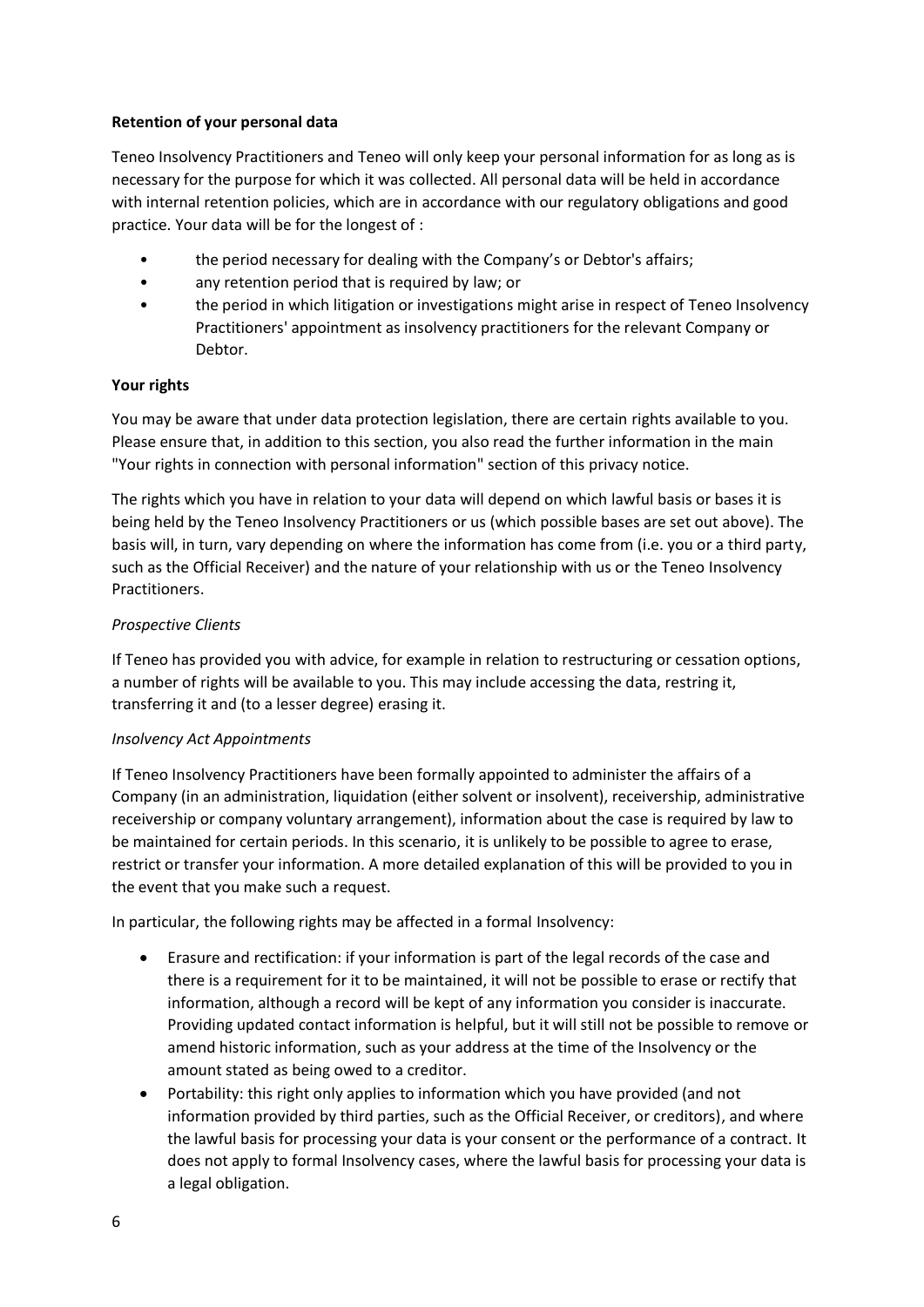• Restriction of processing: if your information is part of the legal records of the case, it is unlikely to be possible to restrict the processing of your data; however, any request will be considered on its own merits and a full explanation will be provided to you in response to such a request.

### *Legal Claims*

It may not be possible to provide you with access to all of the data we hold if legal claims are involved, as some of the information will be subject to privilege.

#### *Exercising your rights*

If you have a query or wish to exercise your rights, please make a written request to the party responsible for your personal data, i.e. the controller (the Company or the Teneo Insolvency Practitioners), using the contact details provided in communications about the Insolvency. The request should contain sufficient information to verify your identity and locate the data about which you are exercising your right.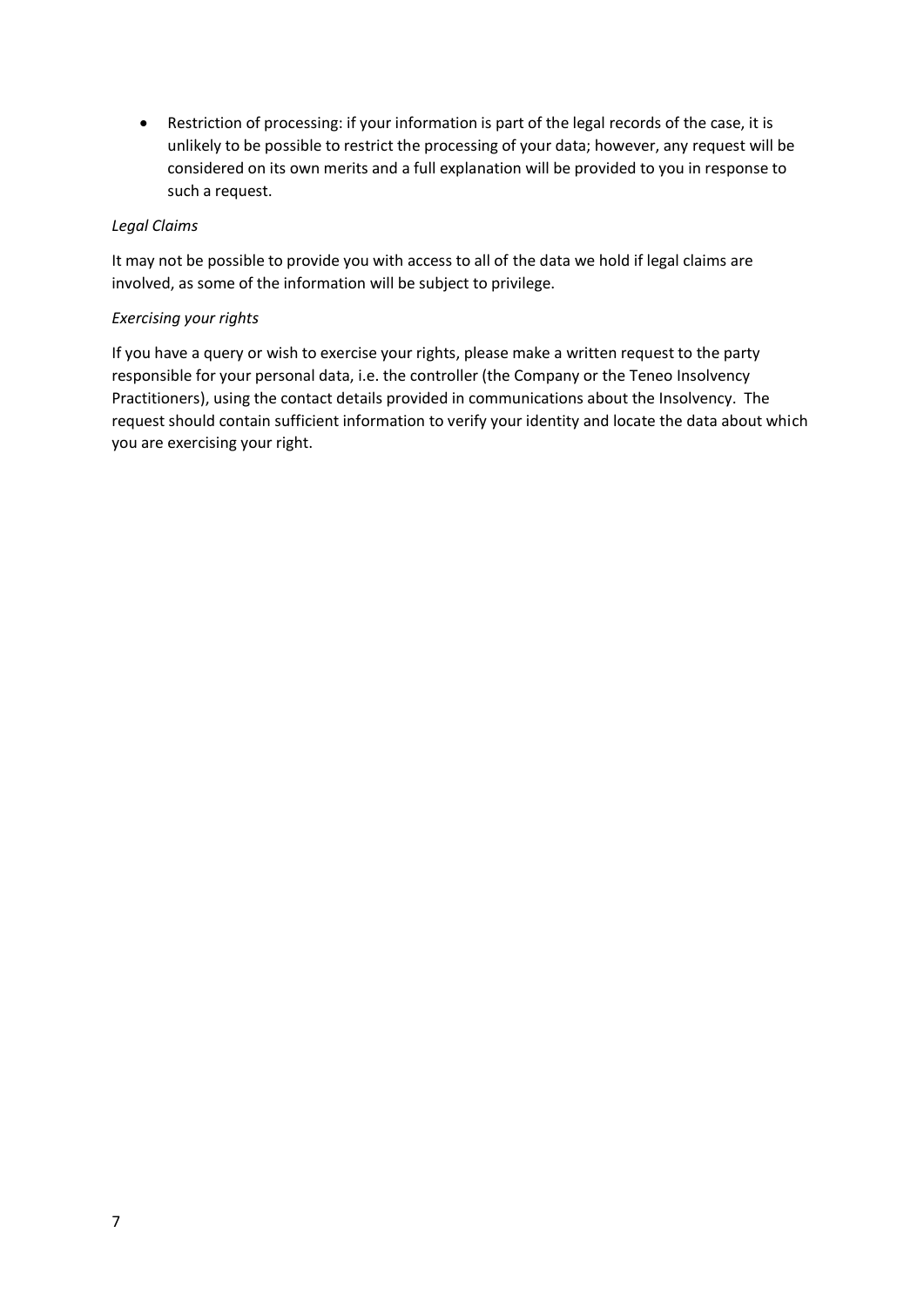#### **Introduction - Personal**

In this section, the term "Debtor" refers to an individual who is subject to an insolvency or restructuring regime (each of these being an "**Insolvency**").

Certain directors at Teneo are licensed to act as insolvency practitioners by the Institute of Chartered Accountants in England and Wales (the "**Teneo Insolvency Practitioners**"). When a Debtor is subject to an Insolvency, one or more Teneo Insolvency Practitioners may be appointed as an insolvency officeholder to manage the Debtor's affairs, business and property.

### **Roles of Teneo Insolvency Practitioners, Teneo and the Debtor**

In data protection law, "controller" and "processor" are defined terms:

- a controller is an individual or legal person who decides how and why personal data is processed. A controller is in control and is responsible for the collection, keeping and use of personal data; and
- a processor is an individual or legal person (other than an employee of a controller) which processes personal data on behalf of a controller.

The controller of personal data that has been collected or created before the appointment of Teneo Insolvency Practitioners is the Debtor. Once Teneo Insolvency Practitioners have been appointed, they act as agents for the Debtor in fulfilling the role of managing the Debtor's affairs, business and property. The Debtor therefore remains the controller of personal data collected and processed in this regard.

The Teneo Insolvency Practitioners may be the controller of certain personal data collected or processed after their appointment pursuant to their legal and regulatory obligations as insolvency officeholders.

Where Teneo is engaged to provide services relating to an Insolvency, Teneo may act as a data processor on behalf of the Teneo Insolvency Practitioners or the Debtor (as appropriate).

#### **Collecting your personal data**

The Teneo Insolvency Practitioners collect and process personal information about you and/or your business which they need in order to provide their professional services and to comply with their legal obligations. This may be information which:

- you or our client provided directly to the Debtor or the Teneo Insolvency Practitioners;
- the Teneo Insolvency Practitioners obtained from third parties, for example:
	- o a third party acting on your or our client's instructions;
	- $\circ$  a third party which has had (or is suspected to have had) business or financial dealings with you, where that information may assist us to properly administer the Debtor's estate;
	- o in a formal Insolvency process, the Official Receiver (in England) or Accountant in Bankruptcy (in Scotland); and
	- $\circ$  the creditors, debtors and employees of the Debtor and/or other stakeholders; or
- is publicly available (such as information on Companies House).

The information the Teneo Insolvency Practitioners collect and process may vary, but could include: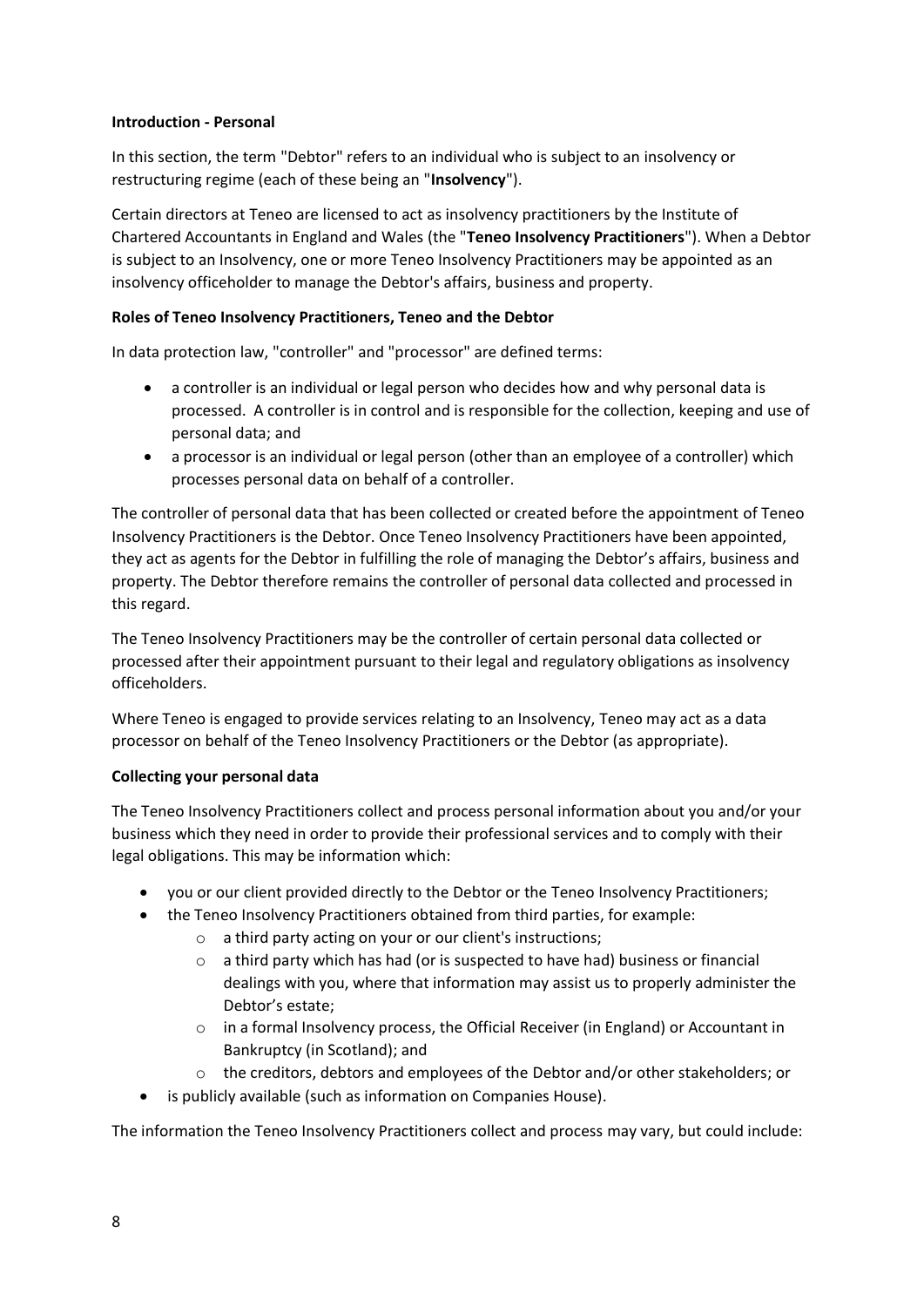- personal contact details such as name, title, addresses, telephone numbers and personal email addresses;
- date of birth;
- gender;
- marital status, details of co-habitees/co-occupants and dependents;
- National Insurance number;
- occupation;
- accounting information (if you are self-employed or a higher rate tax payer);
- location of employment or workplace;
- salary/wage details;
- benefits, loans and grants (including any housing benefit, social security, tax credit, student loans or grants);
- pension arrangements, savings accounts and plans and shareholdings;
- life assurance and insurance policies;
- details of any vehicle you own or use and the associated running costs;
- details of any other valuable property (assets) that you own or have an interest in;
- bank account numbers and amounts you owed to your creditors;
- your regular monthly expenditure (including to whom it is paid);
- photo ID to confirm your identity;
- property details, including ownership information and any leases and tenancy agreements;
- directorships information; and
- any explanation you provide of the reasons for your debt problems (where appropriate).

If you do not provide the information requested, the Teneo Insolvency Practitioners may take steps to compel you to provide it in Court and/or to acquire the information they need to properly administer the Debtor's affairs from other parties.

## *Special category data*

In limited circumstances, the information collected may include "special categories" of personal data. Special category data is considered to be particularly sensitive and is afforded additional protection in law. It includes data relating to your racial or ethnic origin, political opinions, religious or similar beliefs, trade union membership, physical or mental health conditions, sexual life, sexual orientation and biometric or genetic data.

The situations in which special category data may be collected or processed during an Insolvency are set out below.

## **Use of your personal data**

The Teneo Insolvency Practitioners and Teneo may process your personal data for a number of purposes relating to an Insolvency. This may include (but is not limited to) the following:

- communicating with you in order to:
	- o gather or provide information;
	- o provide you with advice (such as in relation to potential debt solutions);
	- o if you are a creditor of the Debtor, make a payment to you; and
	- o perform other tasks which are necessary to provide services;
- fulfilling any contractual obligations to you;
- obtaining legal advice and enforcing legal rights and obligations;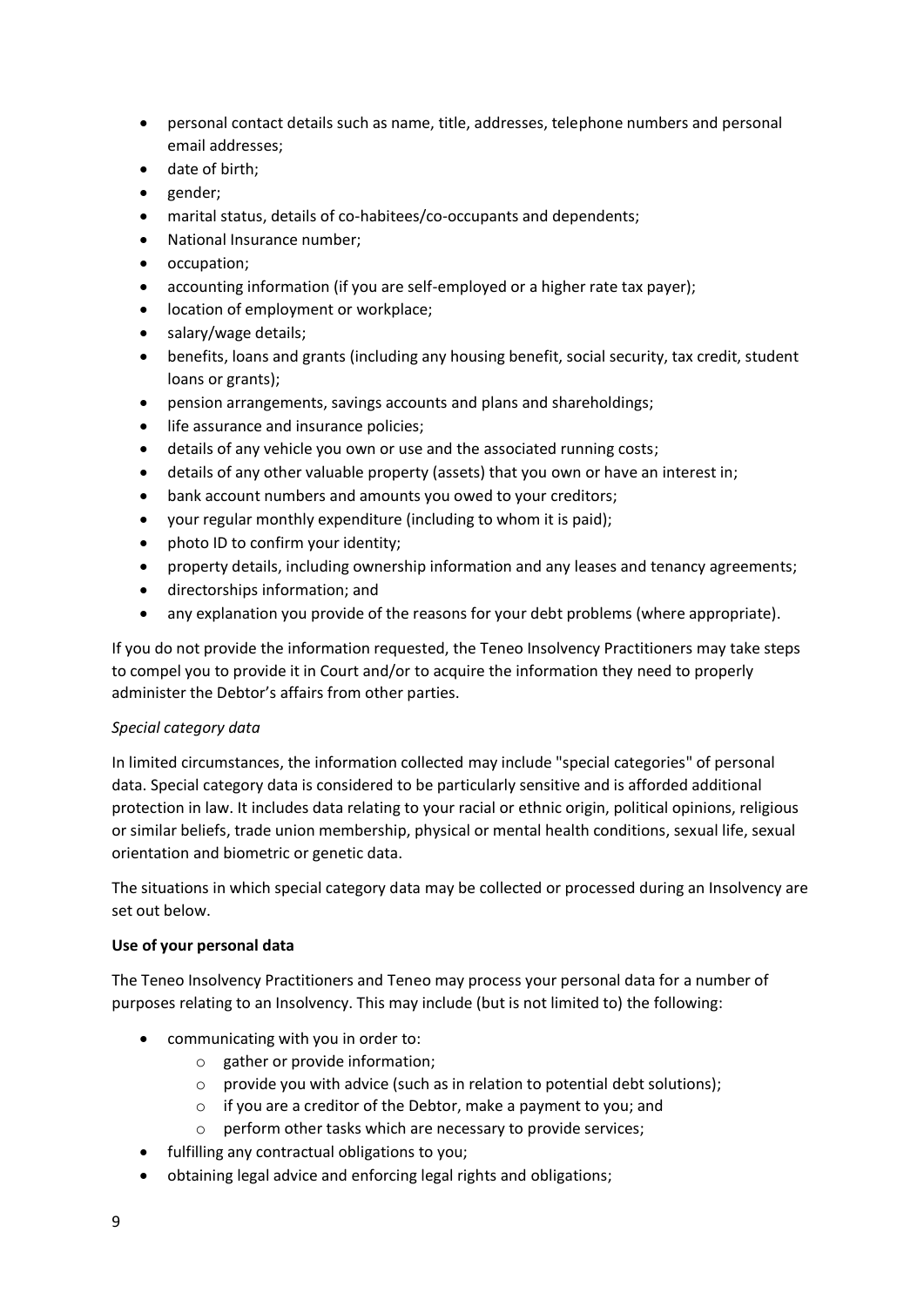- generally administering, supporting, improving and developing our services;
- taking all relevant steps to realise the assets of the Debtor and otherwise provide services; and
- complying with the Teneo Insolvency Practitioners and Teneo's legal and regulatory obligations and any requirements of a professional body of which we are a member, such as:
	- o performing Anti-Money Laundering assessments; and
	- $\circ$  obligations relating to managing and administering the affairs of the Debtor.

In certain, limited circumstances, the Teneo Insolvency Practitioners or Teneo may also find it necessary to use your personal data:

- to protect your interests, if you have a vulnerability;
- to protect someone else's interests (for example our staff, if you have or are alleged to have been violent or abusive towards them); or
- in the public interest, or for official purposes as an Insolvency officeholder (for example if a bankruptcy offence has been (or is alleged to have been) committed).

Neither the Teneo Insolvency Practitioners nor Teneo carry out automated decision making or profiling using your personal data.

## *Special category data*

Special category data may be processed in an Insolvency for a number of reasons, including when it:

- impacts the Debtor's financial position and is needed to ensure that appropriate advice can be given;
- is needed for legal claims or proceedings which relate to the affairs of the Debtor; and
- is in the public interest (such as if you lack the mental capacity to deal with your financial affairs).

Your consent may not be needed to hold or process this information, depending on (i) the nature of the information; and (ii) which insolvency procedure is used, if it relates to the performance of the Teneo Insolvency Practitioners' functions.

If your consent is needed, you will be given details of the information sought and the reasons for it being requested so that you are able to consider fully whether to provide your consent. It is not a requirement that you agree to provide your consent when it is requested in order for you to receive restructuring or insolvency advice or services. You also have the right to withdraw your consent at any stage, following which your special category data will cease to be processed for the purpose you had previously consented to (unless there is a legal legitimate basis for continuing to do so).

## *Information relating to criminal convictions*

Data regarding criminal convictions may be held where it is relevant to the performance of the Teneo Insolvency Practitioners' functions as officeholders, or the reasons for the Debtor's financial problems. It will only be held if it is appropriate to do so within the role of the Teneo Insolvency Practitioners' as officeholders, or Teneo as restructuring adviser. Examples of criminal convictions which may be relevant in those scenarios are theft, fraud (or dishonesty) and money laundering.

The information will only be used where there is a legal basis for doing so, which will normally be because it is required for the Teneo Insolvency Practitioners to carry out their role and functions. This data may also be used if: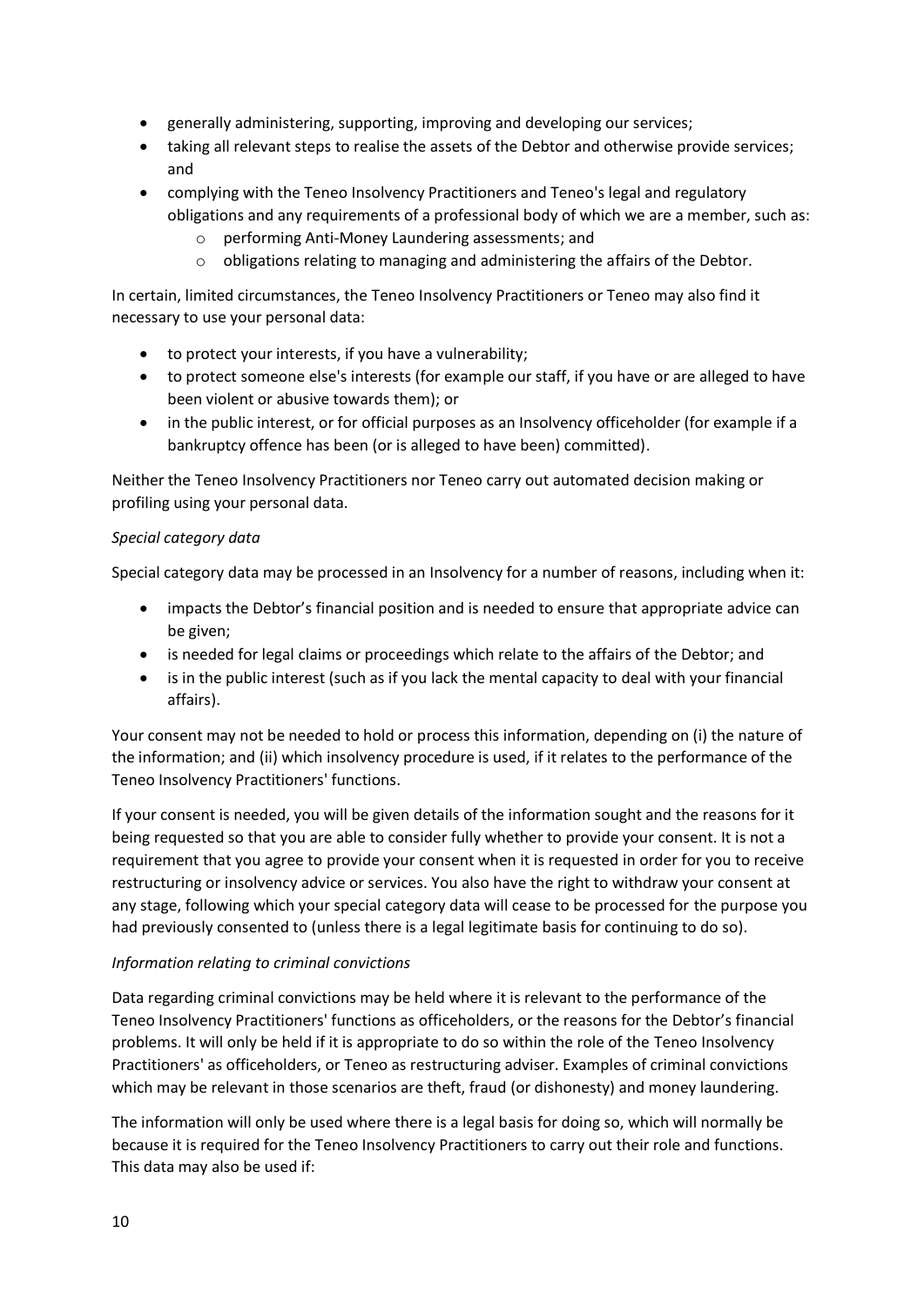- it is needed in relation to legal claims;
- it is needed to protect your, or someone else's, vital interests (and you are not capable of giving consent);
- it is relevant to the Teneo Insolvency Practitioners' statutory reporting obligations; or
- the information has already been made public by you, or is otherwise in the public domain.

## **The legal grounds for processing your personal data are:**

- compliance with a legal, regulatory or professional obligation (such as preventing money laundering);
- compliance with our contractual obligations; and
- a legitimate interest in:
	- o managing our relationship with you;
	- o running our business; and
	- o managing the Insolvency.

You may also have been notified of separate or additional legal grounds previously by the Debtor.

#### **Sharing your personal data**

Your personal data will not be shared without your consent, other than for the reasons set out in this Notice, or where there is a legal requirement to do so. When your data is shared with others, the Teneo Insolvency Practitioners or Teneo (as appropriate) will ensure that contractual and security arrangements are entered into to ensure that your data is protected in a way which meets our data protection, confidentiality and security standards.

Your personal data may be shared with:

- specialist engagement teams, including Teneo staff;
- professional advisers or bodies, including (but not limited to) lawyers, insurers, accountants, auditors and agents;
- third parties involved in the Insolvency, including (but not limited to) the Courts, the Official Receiver (or Accountant in Bankruptcy, as applicable), creditors of the Debtor and Companies House;
- third parties which are interesting in purchasing the Debtor's assets;
- third parties who provide services to the Teneo Insolvency Practitioners or Teneo, such as IT services; and
- other third parties you instruct.

In limited circumstances, your personal data may also need to be disclosed:

- if we decide to (i) sell, transfer or merge all or part of our business or assets, or (ii) acquire or merge with other businesses, to third parties involved in that process;
- to law enforcement, the Courts, or other Government and regulatory agencies (i) if we consider it is required by applicable law, regulation or legal process, or (ii) to protect and defend our legal rights, or those of third parties (including defending claims based on our legitimate interests, and to protect the safety of third parties); and
- to third parties to protect your vital interests, for example if you became ill or were injured at our offices or at one of our events.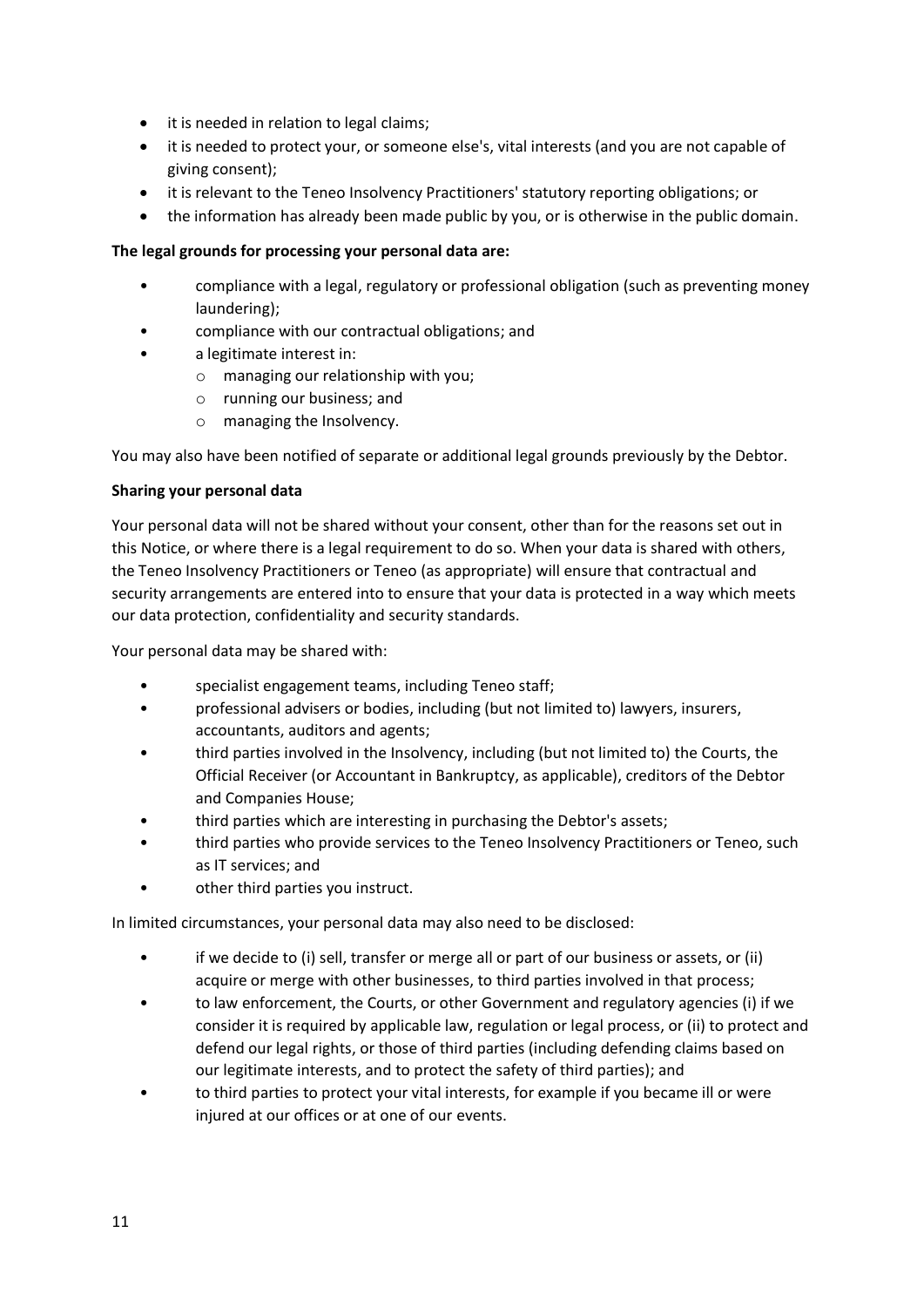In cases where your personal information is transferred to countries outside the European Economic Area that have less stringent data protection laws, the Teneo Insolvency Practitioners or we will make sure your information remains adequately protected.

## **Retention of your personal data**

Teneo Insolvency Practitioners and Teneo will only keep your personal information for as long as is necessary for the purpose for which it was collected. All personal data will be held in accordance with internal retention policies, which are in accordance with our regulatory obligations and good practice. Your data will be for the longest of:

- the period necessary for dealing with the Debtor's affairs;
- any retention period that is required by law; or
- the period in which litigation or investigations might arise in respect of Teneo Insolvency Practitioners' appointment as insolvency practitioners for the relevant Debtor.

## **Your rights**

You may be aware that under data protection legislation, there are certain rights available to you. Please ensure that, in addition to this section, you also read the further information in the main "Your rights in connection with personal information" section of this privacy notice.

The rights which you have in relation to your data will depend on which lawful basis or bases it is being held by the Teneo Insolvency Practitioners or us (which possible bases are set out above). The basis will, in turn, vary depending on where the information has come from (i.e. you or a third party, such as the Official Receiver) and the nature of your relationship with us or the Teneo Insolvency Practitioners.

# *Prospective Clients*

If Teneo has provided you with advice, for example in relation to restructuring options, a number of rights will be available to you. This may include accessing the data, restring it, transferring it and (to a lesser degree) erasing it.

## *Insolvency Act Appointments*

If Teneo Insolvency Practitioners or Teneo have been formally appointed to administer the affairs of a Debtor (in a bankruptcy, trust deed, sequestration or individual voluntary arrangement), information about the case is required by law to be maintained for certain periods. In this scenario, it is unlikely to be possible to agree to erase, restrict or transfer your information. A more detailed explanation of this will be provided to you in the event that you make such a request.

In particular, the following rights may be affected in a formal Insolvency:

- Erasure and rectification: if your information is part of the legal records of the case and there is a requirement for it to be maintained, it will not be possible to erase or rectify that information, although a record will be kept of any information you consider is inaccurate. Providing updated contact information is helpful, but it will still not be possible to remove or amend historic information, such as your address at the time of the Insolvency or the amount stated as being owed to a creditor.
- Portability: this right only applies to information which you have provided (and not information provided by third parties, such as the Official Receiver, or creditors), and where the lawful basis for processing your data is your consent or the performance of a contract. It